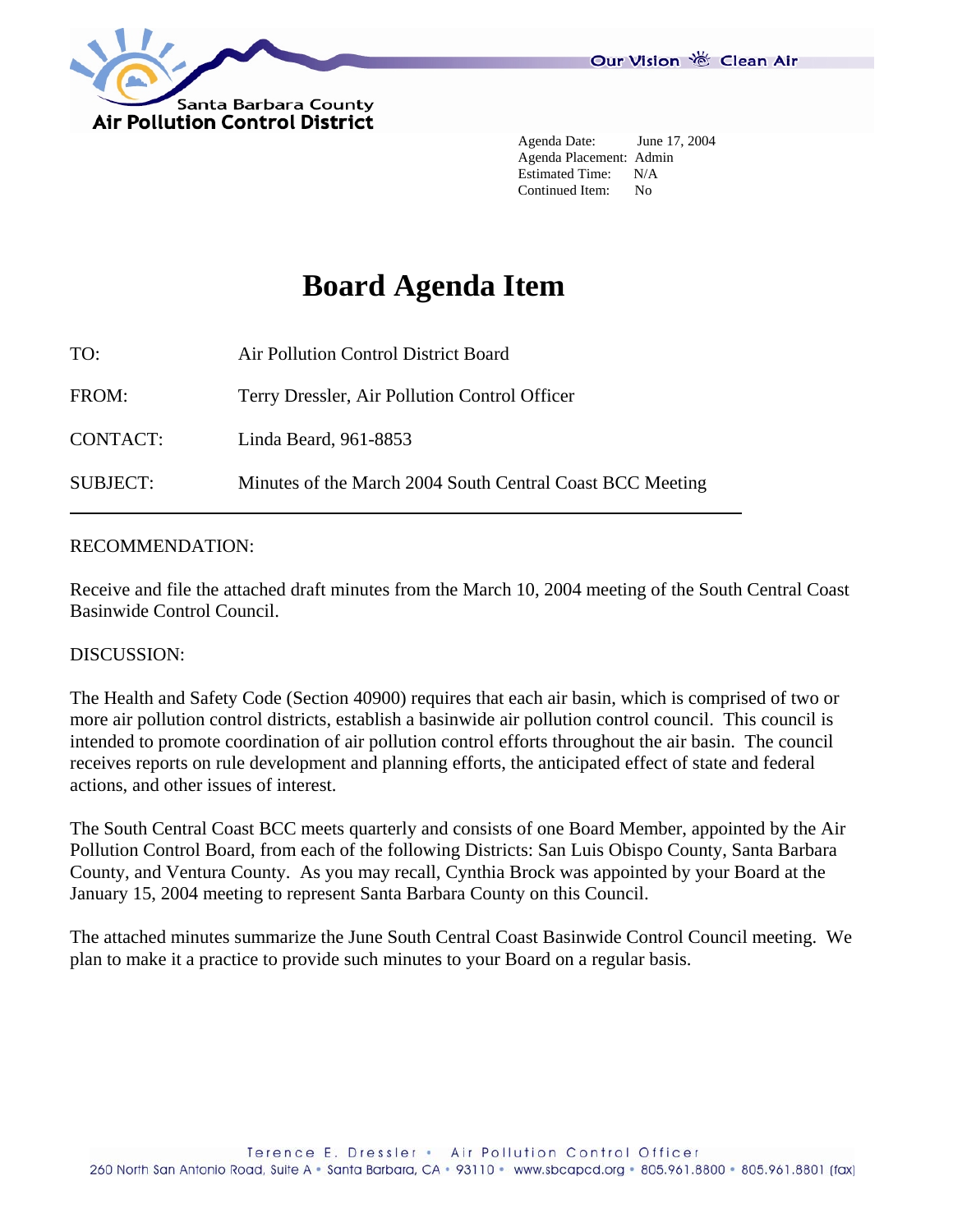### **SOUTH CENTRAL COAST BASINWIDE 260 North San Antonio Road, Suite A**  AIR POLLUTION CONTROL COUNCIL **Santa Barbara, CA 93110-1315**

 **Santa Barbara County APCD 805/961-8800** 

### **TECHNICAL ADVISORY COUNCIL COUNCIL MEMBERS**

**Douglas W. Allard, APCO Cynthia Brock, Chair**  Santa Barbara County APCD Mayor, City of Goleta

**Larry R. Allen, APCO** *CONDER 18 (CONDER 18)**James Heggarty, Vice Chair**James Heggarty***, Vice Chair** 

**Michael Villegas, APCO Ernie Villegas**<br>
Ventura County APCD **Example 20 Council Mem** 

 Santa Barbara County San Luis Obispo County APCD Council Member, City of Paso Robles San Luis Obispo County Council Member, City of Fillmore Ventura County

## **MINUTES**

**March 10, 2004** 

Present:

| <b>Council Members:</b> | Cynthia Brock, Santa Barbara County<br>Ernie Villegas, Ventura County<br>James Heggarty, San Luis Obispo County                                                                                                                                                  |
|-------------------------|------------------------------------------------------------------------------------------------------------------------------------------------------------------------------------------------------------------------------------------------------------------|
| Staff                   | Doug Allard, Santa Barbara County<br>Larry Allen, San Luis Obispo County<br>Mike Villegas, Ventura County<br>Terry Dressler, Santa Barbara County<br>Tom Murphy, Santa Barbara County<br>Bobbie Bratz, Santa Barbara County<br>Linda Beard, Santa Barbara County |
| Others:                 | Colby Morrow, Southern California Gas Company                                                                                                                                                                                                                    |

#### CALL TO ORDER

The meeting was called to order at 10:05 a.m.

1. Approval of Minutes of June 11, 2003

Heggarty/Brock Minutes approved.

Abstain: E. Villegas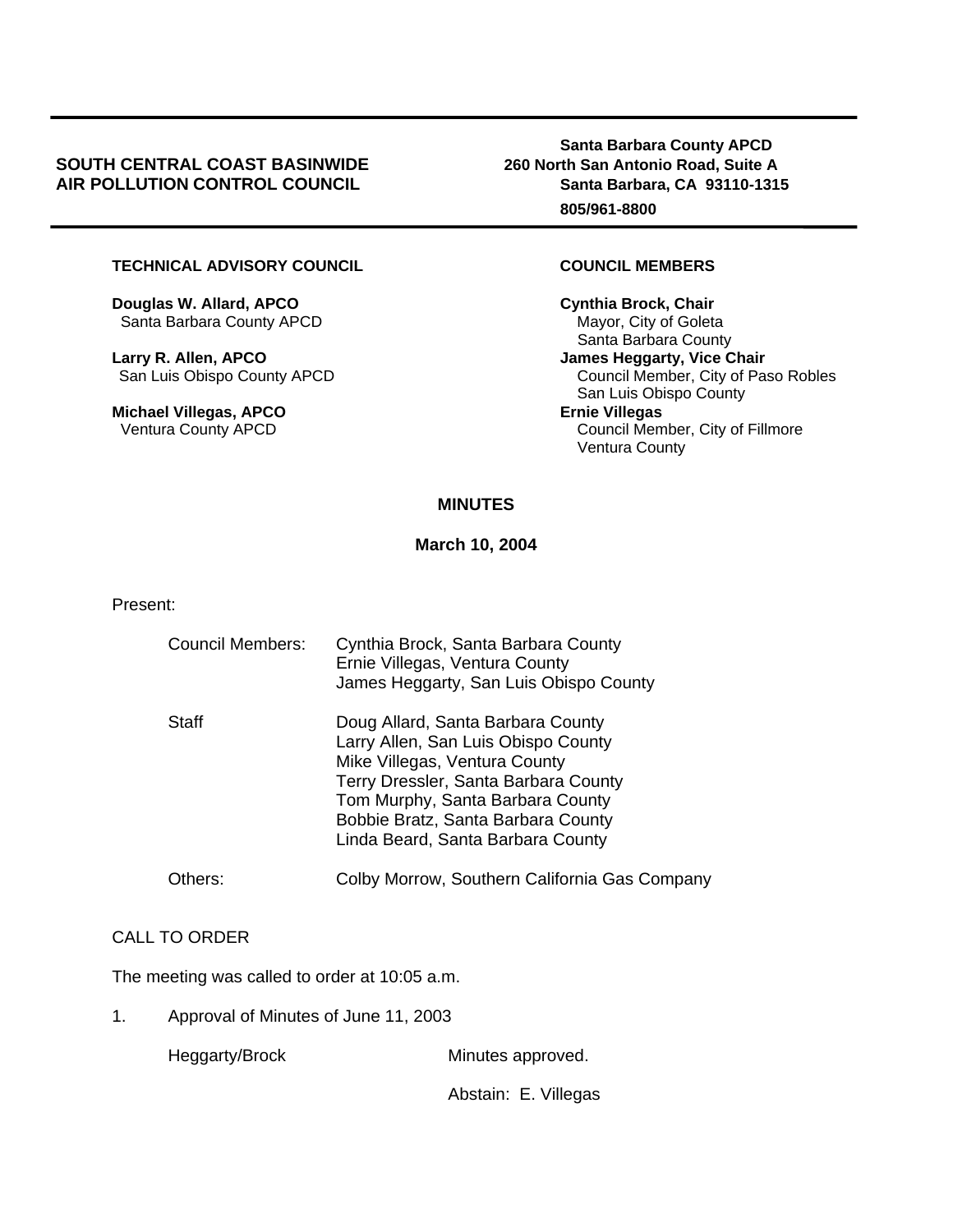2. Implications of SB700 (Agricultural Sources of Air Pollution)

Terry Dressler reported that until recently, agricultural sources were exempt from permit requirements. He said California would not be in compliance with federal law unless these agricultural exemptions were eliminated. He stated that SB700 was passed by the Legislature to remedy this exemption status. He outlined the provisions of the bill as follows:

- Effective 1/1/04 all agricultural exemptions were repealed except for vehicles.
- Requires districts to permit agricultural sources that exceed 50% in actual emissions of the major source threshold (This goes beyond the federal limit.) Each district, depending on its attainment status, has its own definition for a "major source". Ventura's limit is 25 tons and Santa Barbara and San Luis Obispo limits are 100 tons.
- Sources with potential to emit pollution over major threshold must submit applications before 1/1/05.
- Serious non-attainment areas must adopt Best Available Control Technologies (BACT) before 1/1/06.
- Large animal feeding facilities (approximately 7,500 head) must comply by 7/l/06.
- Wineries may be required to obtain permits depending on the volume of production since fermenting grapes emit alcohol/ethanol.

Mr. Dressler stated that Santa Barbara County APCD was in the process of gathering information and was meeting with the agricultural commission. He said a one-page fact sheet was being developed which would survey agricultural sources to formulate an emissions inventory. He also stated that CAPCOA had an ad hoc committee working on the implementation of SB700 and that San Joaquin Valley was taking a leadership role. He concluded by saying that identifying agricultural sources which would require permits will be a very difficult process since there are many factors to consider.

- 3. Update on Federal and State Actions:
	- State budget outlook

Larry Allen reported that the passage of the \$15 billion bond helped to stabilize the budget, but believed that there would still be large cuts. He said that the ARB may lose 92 positions – half through attrition and half from lay-offs. Mr. Allen said that the situation at the ARB could affect its support functions to the local districts. He stated that the vehicle license fee roll-back hurt district funding. He said that any increases in state fees would adversely affect local districts ability to raise fees.

• Update on State regulations

Larry Allen said that Executive Order S-2-03, issued by Gov. Swarzenegger on 11/17/03, put a 180-day hold on processing of any proposed regulation that had not been formally signed off on by the Office of Administrative Law. In addition, he said that all state regulatory agencies were required to suspend or postpone the effective date of any adopted, amended or repealed regulations not yet effective, and all of these would be carefully scrutinized before moving forward. Mr. Allen said that ARB is holding workshops in preparation for adoption of its rules when the Executive Order is lifted.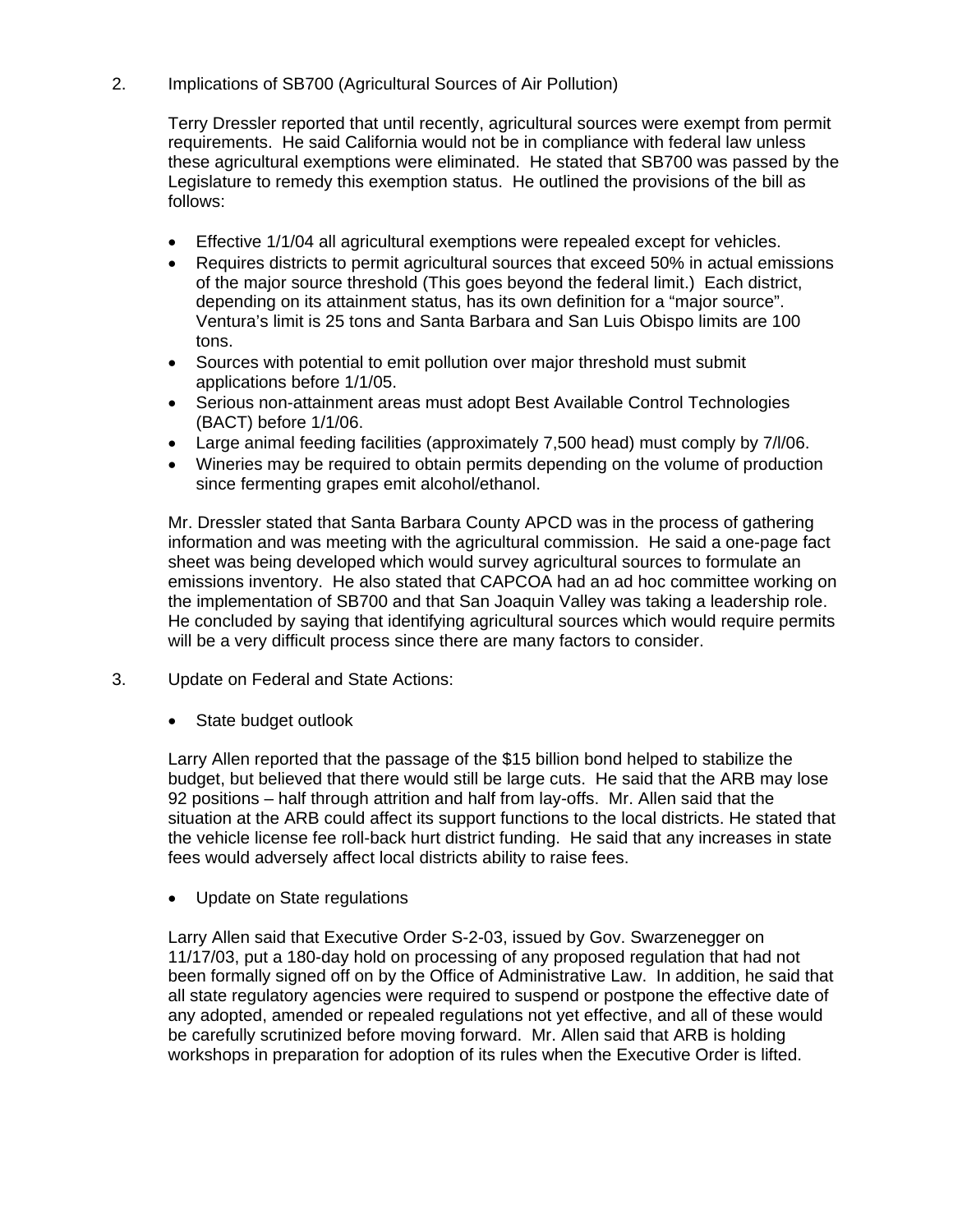He also reported that at the 1/22/04 meeting of ARB, San Luis Obispo County was redesignated a federal attainment area for the state ozone standard. He said it was the first district in the state to reach attainment as a result of its Clean Air Plan.

• Federal eight-hour ozone standard

Tom Murphy reported on a recent letter to the Region 9 Administrator of EPA from ARB regarding recommendations for area designations under the federal 8-hour ozone air quality standard. He said that ARB was asking EPA to change some proposed area designations and boundaries consistent with the most recent air quality data, to clarify some area descriptions, and to help on a transportation conformity issue vital to rural areas which will be designated nonattainment for the first time under the 8-hour ozone standard. Mr. Murphy also discussed the loss of CMAQ funding for areas in attainment which could adversely affect an area's ability to maintain attainment. Ernie Villegas suggested that a letter be sent to Senators Boxer and Feinstein and to Congresswoman Capps from the Basinwide Control Council encouraging federal transportation program legislation which would ensure an equitable distribution of transportation funds among the states and also requested a change in CMAQ funding guidelines.

A motion was made by Mr. E. Villegas, seconded by Mr. Heggarty, and approved unanimously directing Tom Murphy to draft letters to be sent to our legislators from the BCC regarding these funding issues. Colby Morrow of Southern California Gas Company requested that she receive a copy of the letter to distribute to other interested parties.

The issue of 105 funding was also discussed, and it was recommended it be addressed at the next meeting.

4. New Source Review Reform

Doug Allard stated that New Source Review (NSR) is an important permitting tool for new sources of air pollution requiring businesses to use BACT when building or modifying existing facilities. He said that recently EPA made changes to NSR, resulting in a less stringent rule. Mr. Allard said that a number of states sued EPA, California being one of them, seeking prohibitions against weakening the state's NSR rule. As a result, SB 288 was passed prohibiting air districts from weakening rules in anyway. Mike Villegas reported that Ventura County was developing an NSR rule which would be a test case for NSR reform.

5. Marine Vessel Retrofit Program

Doug Allard reported that marine emissions were a major unrecognized and unregulated source of air pollution. He said that due to growth of global trade, NOx emissions from marine vessels off the coast of Santa Barbara County would increase from one-third in 1999 to two-thirds in 2015. Mr. Allard said that 90% of the vessels are foreign-flagged making it more difficult to regulate this source of pollution. He said a large majority of these ships are container vessels, burning bunker fuel which is very "dirty". Mr. Allard listed some solutions:

- Implement tough new standards for new vessels
- Retrofit existing vessels; by establishing a "Carl Moyer" type program
- Lobby U.S. to impose global standards: give EPA enforcement authority